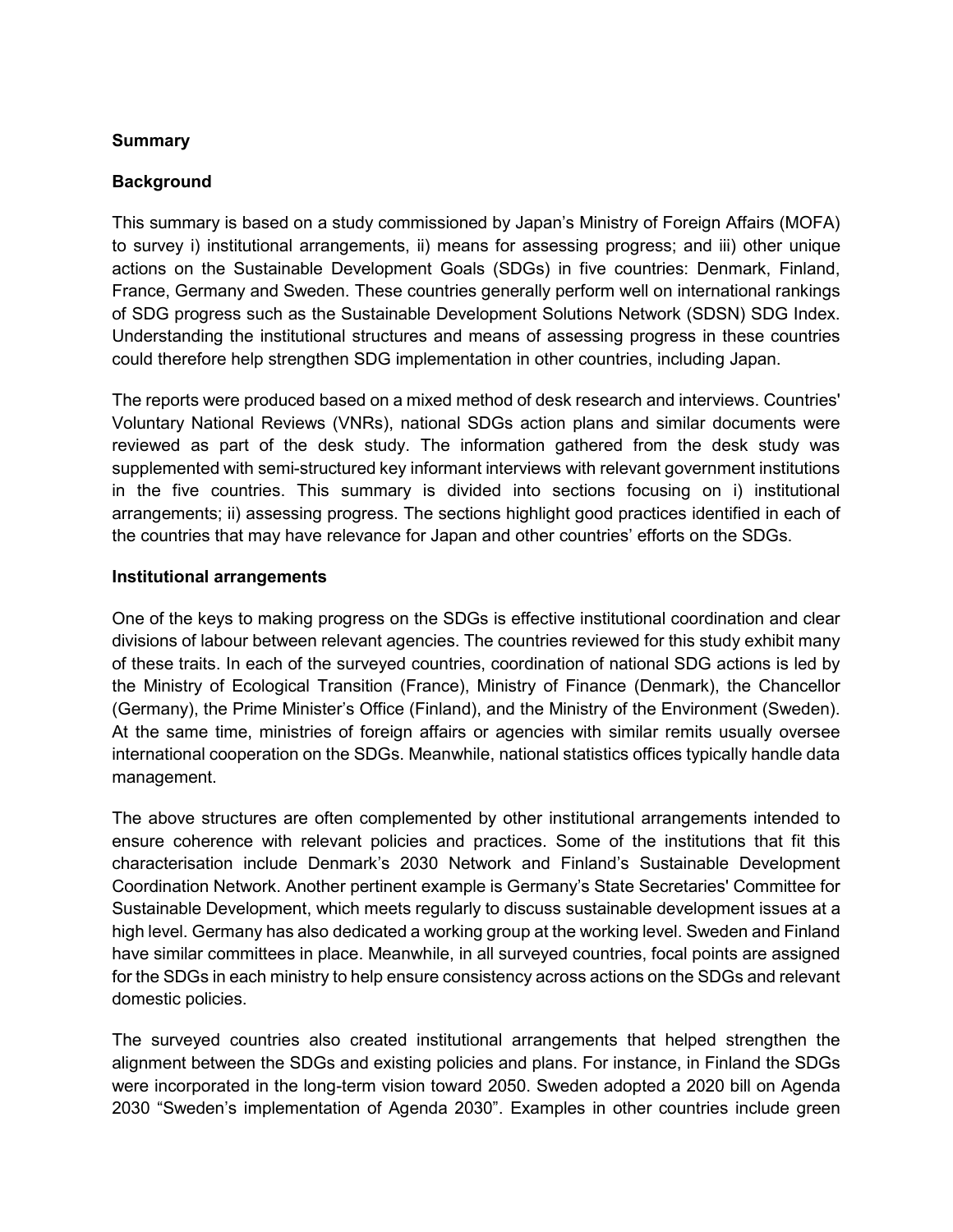budgeting in France and a SDG impact assessment tool to assess policy proposals on their positive and negative impacts on the SDGs in Denmark. In a similarly motivated effort, Germany developed eNAP, an online tool to check the sustainable development implications of relevant legislation.

Other important institutions that are external to the policymaking process aim to provide technical advice to policymakers. Some of these committees or advisory bodies consist of one particular stakeholder group such as academia or youth, and others consist of a broad array of stakeholders from research, academia, civil society and the private sector. Such bodies include the 2030 Panel in Denmark, the Council for Sustainable Development (RNE) in Germany, Sweden's former National Delegation on Agenda 2030, and Expert Panel on Sustainable Development and the Agenda 2030 Youth Group in Finland. In addition to the Swedish Delegation for 2030 Agenda, Sweden also hosts a number of specialised councils – or loose forums – that offer expert advice resulting from their collaboration to government bodies on various issues, including the SDGs. While these institutions and fora may be established and funded using public funds, they have independent mandates and therefore aim to achieve a degree of technical and scientific objectivity in the counsel they offer.

Institutional arrangements also covered civil society actors. For example in Denmark and Finland, civil society organisations (CSOs) publish independent civil society reports which are included in country Voluntary National Review (VNR) reporting. The government can, but is not obliged to, listen to the inputs from such independent bodies in Germany. Furthermore, in Denmark, CSO coordination networks, and media initiatives for reporting on the SDGs are funded by the state budget though they aim to remain independent in their analyses and activities.

## **Means for assessing progress**

An additional factor contributing to performance on the SDGs are mechanisms for assessing and reviewing progress on the SDGs. The starting point for creating these mechanisms is determining which indicators are most relevant to national contexts. In Denmark, a nationwide consultation on "Our Goals" project was conducted in 2019-2020 with Statistics Denmark and other stakeholders. As a result, that consultation identified 197 indicators to track progress on the SDGs in Denmark. In France, the 97 selected indicators were also developed through a consultative process (with 10 of the indicators corresponding to so-called new wealth indicators that go beyond GDP and are already mandated for use in domestic laws). Other surveyed countries held similar multistakeholder consultations to arrive at nationally appropriate sets of indicators.

Another aspect of assessing progress involves reporting and reviews of performance based on selected indicators. For example, the French and German statistical agencies report regular updates and maintain a degree of independence from other agencies in that reporting. In Sweden, plans prepared by ministries are reported on every two years, and the Swedish parliament assesses whether plans had been translated into commensurate action or not (if action is lacking, the relevant ministries must provide an explanation to Parliament). A similar example exists in Finland, where the government sends Government Reports to Parliament for review. The Parliament monitors whether the Government's actions have addressed parliamentary